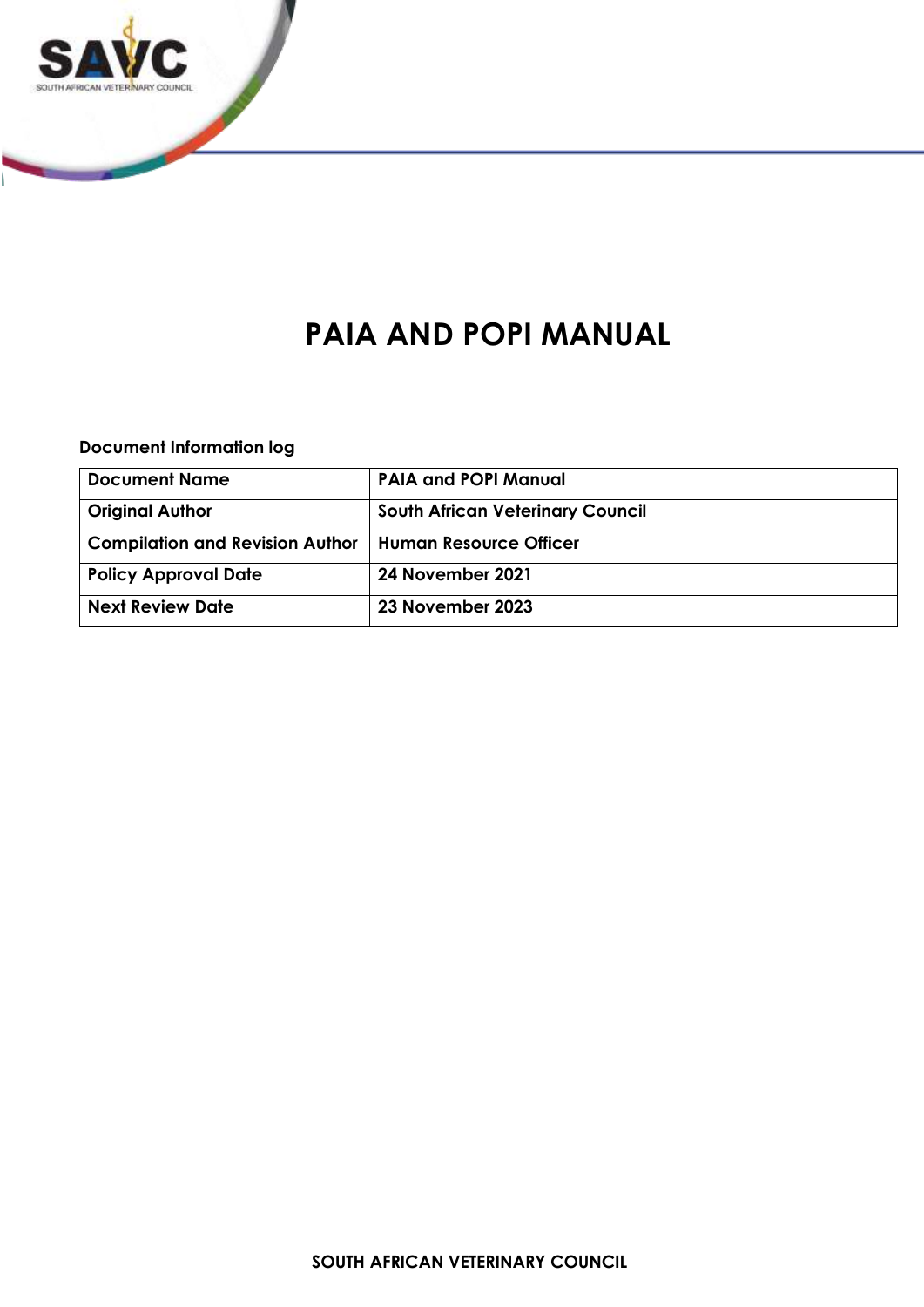#### **SECTION 14 PAIA AND POPIA MANUAL**

#### **1. MANUAL PURPOSE**

1.1. This manual was prepared in accordance with section 14 of the Promotion of Access to Information Act, Act 2 of 2000 and to address requirements of the Protection of Personal Information Act, Act 4 of 2013.

# **2. LEGISLATION GOVERNING THE PAIA AND POPIA MANUAL**

- 2.1. Promotion of Access to Information Act (PAIA), Act 2 of 2000.
- 2.2. Protection of Personal Information Act, Act 4 of 2013.

### **3. MANUAL SCOPE**

3.1. This manual applies to the South African Veterinary Council, the regulatory body for the veterinary and para-veterinary professions in South Africa, established in terms of the Veterinary and Para-Veterinary Professions Act, Act no 19 of 1982.

# **4. MANUAL CONTENTS**

- 4.1. Structure and Functions [Section 14(1)(a)(i)];
- 4.2. Contact Particulars [Section 14(1)(a)(ii)];
- 4.3. Guide in terms of section 10 of the PAIA [Section 14(1)(b)(i)];
- 4.4. Facilitating of a request for access to information, subjects on which the SAVC holds records and the categories of records held [Section 14(1)(b)(ii)];
- 4.5. Categories of records: Voluntary and automatic disclosure in terms of section 15 of the act [Section 14(1)(b)(iii)];
- 4.6. Description of services available to members of the public and how to gain access thereof [Section 14(1)(b)(iv)];
- 4.7. Participation to formulate policy/exercise powers [Section 14(1)(b)(v)];
- 4.8. Description of remedies available in respect of an act or failure to act by the SAVC [Section 14(1)(h)];
- 4.9. Protection of Personal information, act 4 of 2013;
- 4.10. The recipients or categories of recipients to whom the personal information may be supplied [Section 14(1)(c)(iii)];
- 4.11. Planned transborder flows of Personal Information [Section 14(1(c)(iv)];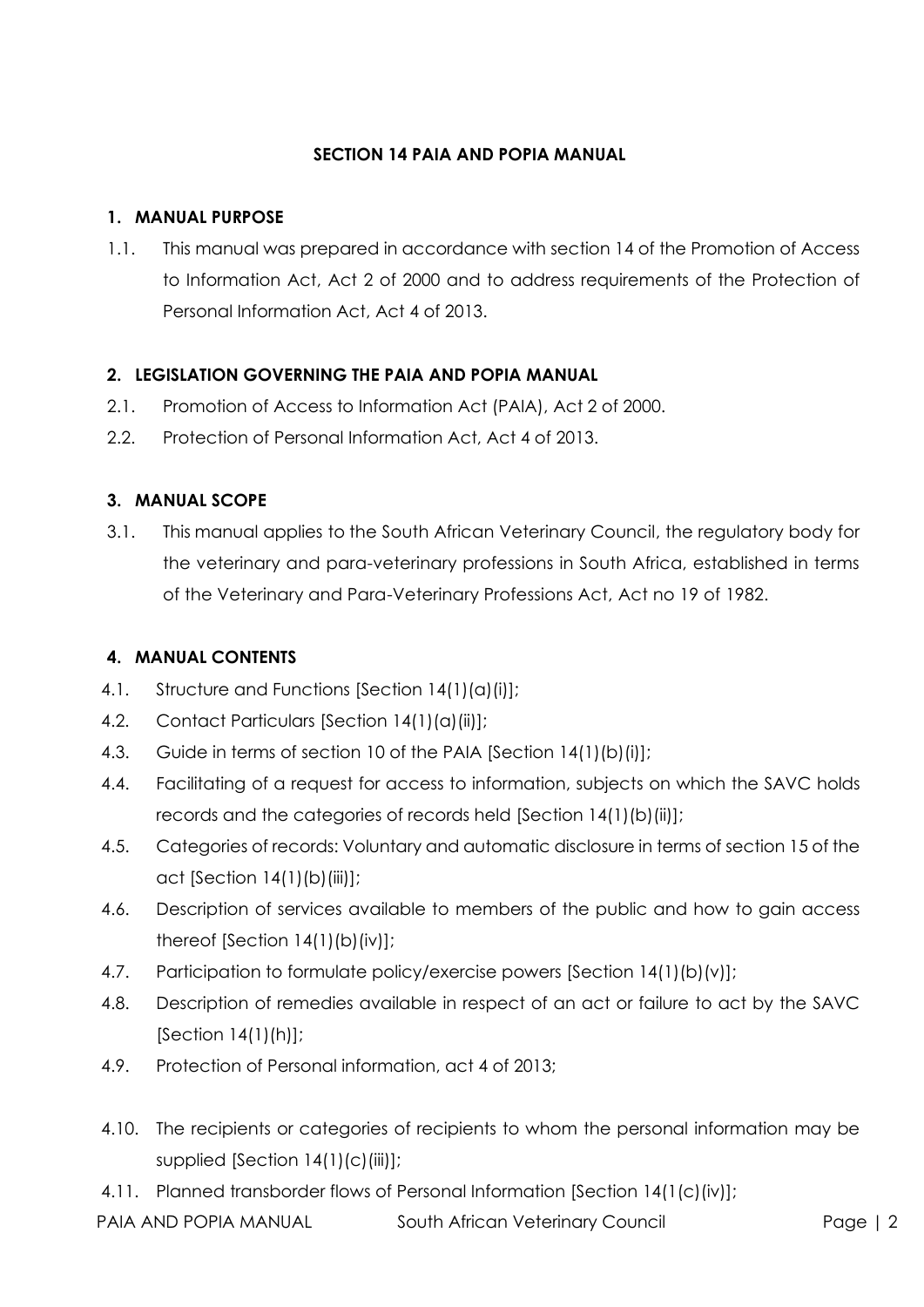- 4.12. A general description allowing a preliminary assessment of the suitability of the information security measures to be implemented by the responsible party to ensure the confidentiality, integrity and availability of the information which is to be processed  $[Section 14(1)(c)(v)]$ ;
- 4.13. Participation to formulate policy/exercise powers;
- 4.14. Description of remedies available in respect of an act or failure to act by the SAVC;
- 5. Manual approval;
- 6. Annexures: Annexure A: Screenshot of J750 PAIA form Annexure B: J750 PAIA form

#### 4.1. **STRUCTURE AND FUNCTIONS [Section 14(1)(a)(i)]**

- 4.1.1. The South African Veterinary Council (SAVC) is a statutory, regulatory body established in terms of the Veterinary and Para-Veterinary Professions Act, Act no 19 of 1982.
- 4.1.2. The SAVC comprises of an administration which gives support to the Council and the following committees: Executive, CPD Accreditation, Education Standards, Finance and Risk Assessment, Food Safety and Security, Inspections, Investigations, Registration and Authorisation and a Committee on Veterinary Specialisation, as well as various ad-hoc sub-committees and working groups.
- 4.1.3. The objectives of the SAVC, as set out in section 3 of the Veterinary and Para-Veterinary Professions Act, Act no 19 of 1982, are:
	- 4.1.3.1. To regulate the practising of the veterinary and para-veterinary professions and the registration of persons practising such professions;
	- 4.1.3.2. To determine the minimum standards of tuition and training required for degrees, diplomas and certificates entitling the holders thereof to be registered, to practise the veterinary and para-veterinary professions;
	- 4.1.3.3. To exercise effective control over the professional conduct of persons practicing the veterinary and para-veterinary professions;
	- 4.1.3.4. To determine the standards of professional conduct of persons practising the veterinary and para-veterinary professions;
	- 4.1.3.5. To encourage and promote efficiency in and responsibility with regard to the practice of the veterinary and para-veterinary professions;

PAIA AND POPIA MANUAL South African Veterinary Council Page | 3 4.1.3.6. To protect the interest of the veterinary and para-veterinary professions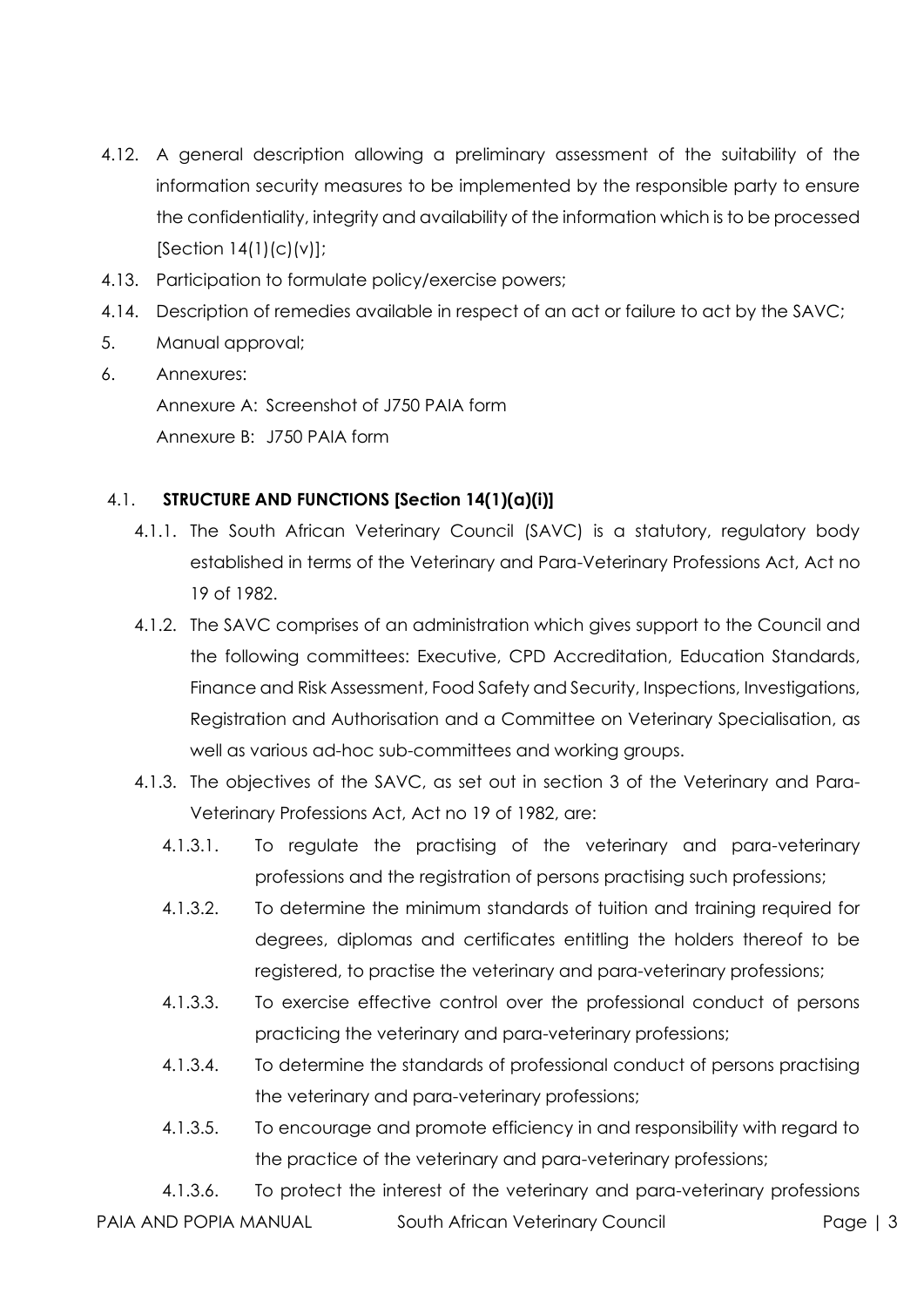and to deal with any matter relating to such interests;

- 4.1.3.7. To maintain and enhance the prestige, status and dignity of the veterinary and para-veterinary professions;
- 4.1.3.8. To advise the Minister in relation to any matter affecting a veterinary or a para-veterinary profession.

# 4.2. **CONTACT PARTICULARS [Section 14(1)(a)(ii)]**

4.2.1. Physical address:

26 Victoria Link Street Route21 Corporate Park Nellmapius Drive Irene

- 4.2.2. Postal address: PO Box 60114 Pierre Van Ryneveld 0007
- 4.2.3. Tel no: (012) 345 6360
- 4.2.4. Fax no: (012) 345 6369
- 4.2.5. E-mail address: [director.legalaffaris@savc.org.za](mailto:director.legalaffaris@savc.org.za)
- 4.2.6. Website: [www.savc.org.za](http://www.savc.org.za/)
- 4.2.7. Information Officer and Deputy Information Officer(s): Information Officer: Mr Mongezi Menye (Registrar) Deputy Information Officers: Ms Dinamarie Stoltz (Director: Legal Affairs) and Ms Ronel Mayhew (Technical Manager: Systems and Design

# 4.3. **GUIDE IN TERMS OF SECTION 10 OF THE ACT [Section 14(1)(b)(i)]**

4.3.1. Any person who wishes to exercise any right contemplated in the Promotion of Access to Information Act, 2000, may obtain a copy of the information guide issued by the Human Rights Commission, from the Human Rights Commission, telephone (011) 484 8300 or fax (011) 484 7149.

# 4.4. **FACILITATING OF A REQUEST FOR ACCESS TO INFORMATION, SUBJECTS ON WHICH THE SAVC HOLDS RECORDS AND THE CATEGORIES OF RECORDS HELD [Section 14(1)(b)(ii)]**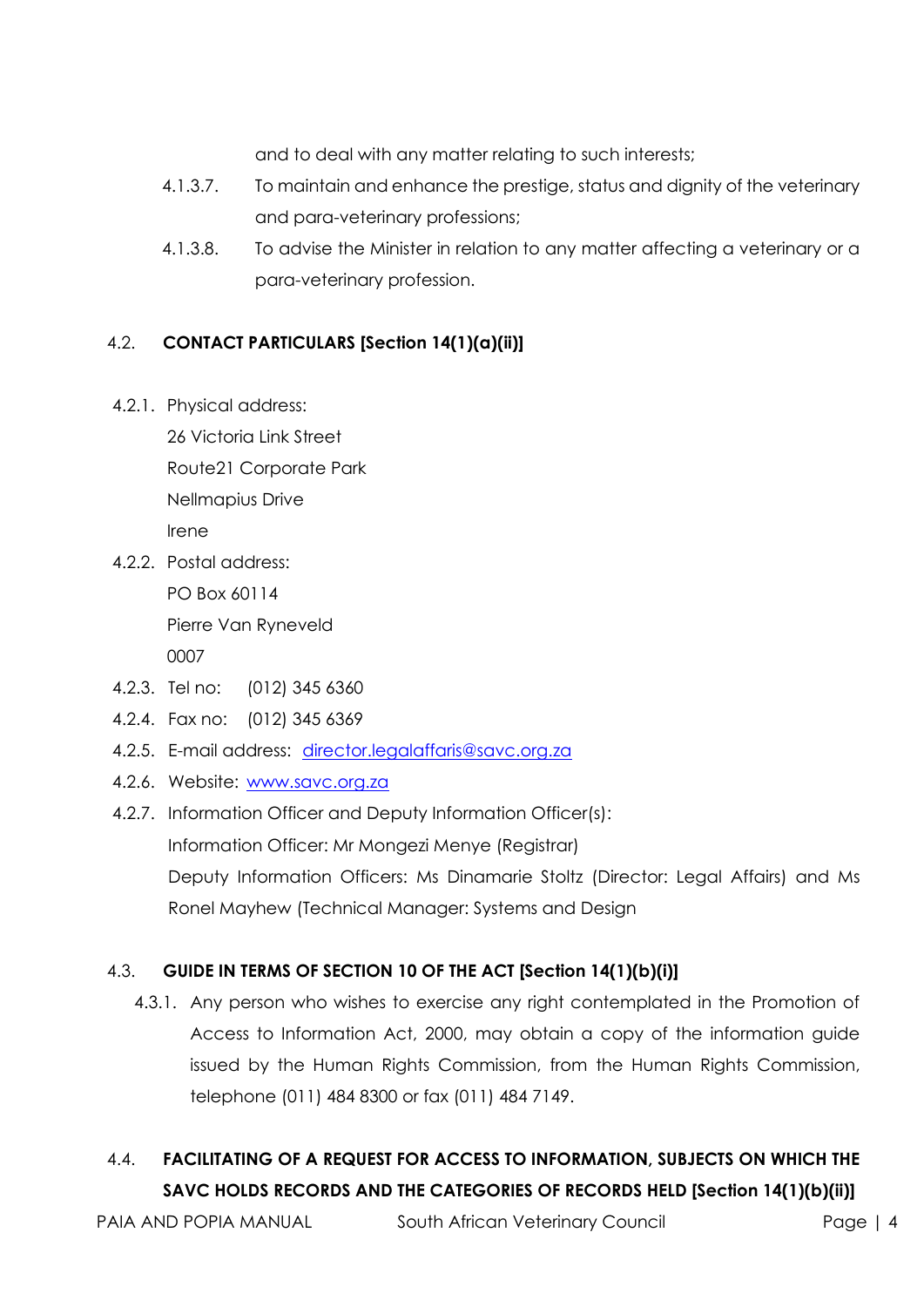- 4.4.1. Information, which is not readily available, may be requested in accordance with the procedure prescribed in terms of the Promotion of Access to Information Act
- 4.4.2. Copies of the prescribed forms to be completed for submitting a request for information are available at the end of this information page
- 4.4.3. The following information can be requested:
	- 4.4.3.1. Professional affairs information;
	- 4.4.3.2. Annual reports Council and executive committee activities;
	- 4.4.3.3. Committees' activities;
	- 4.4.3.4. Any communication related to veterinary and para-veterinary professions;
	- 4.4.3.5. Registration matters (Conditions of registration);
	- 4.4.3.6. Financial statements;
	- 4.4.3.7. Authorisations in terms of section 23(1)(c) of the Veterinary and Para-Veterinary Professions Act - Personal particulars (identity number, name(s) surname and conditions of authorization);
	- 4.4.3.8. Contact details (postal address and telephone number);
	- 4.4.3.9. Professional particulars (degrees, diplomas and certificates held, date of authorisation, authorisation number and penalties imposed by the SAVC);
	- 4.4.3.10. Committee members and committee meetings Particulars of committee members;
	- 4.4.3.11. Decisions taken and recommendations made to Council;
	- 4.4.3.12. Council and Council meetings Particulars of Councillors;
	- 4.4.3.13. Register of decisions;
	- 4.4.3.14. Examinations Particulars of registered candidates
	- 4.4.3.15. Marks obtained by registered candidates;
	- 4.4.3.16. Particulars of examination panels;
	- 4.4.3.17. Monitoring Details of qualifications and courses monitored;
	- 4.4.3.18. Particulars of monitors;
	- 4.4.3.19. Monitoring reports;
	- 4.4.3.20. Responses to monitoring reports;
	- 4.4.3.21. Students of veterinary or para-veterinary professions Personal particulars: Identity number, name(s) and surname);
	- 4.4.3.22. Students of veterinary or para-veterinary professions Personal particulars: Identity number, name(s) and surname);
	- 4.4.3.23. Contact details (postal address and telephone number);
- PAIA AND POPIA MANUAL South African Veterinary Council Page | 5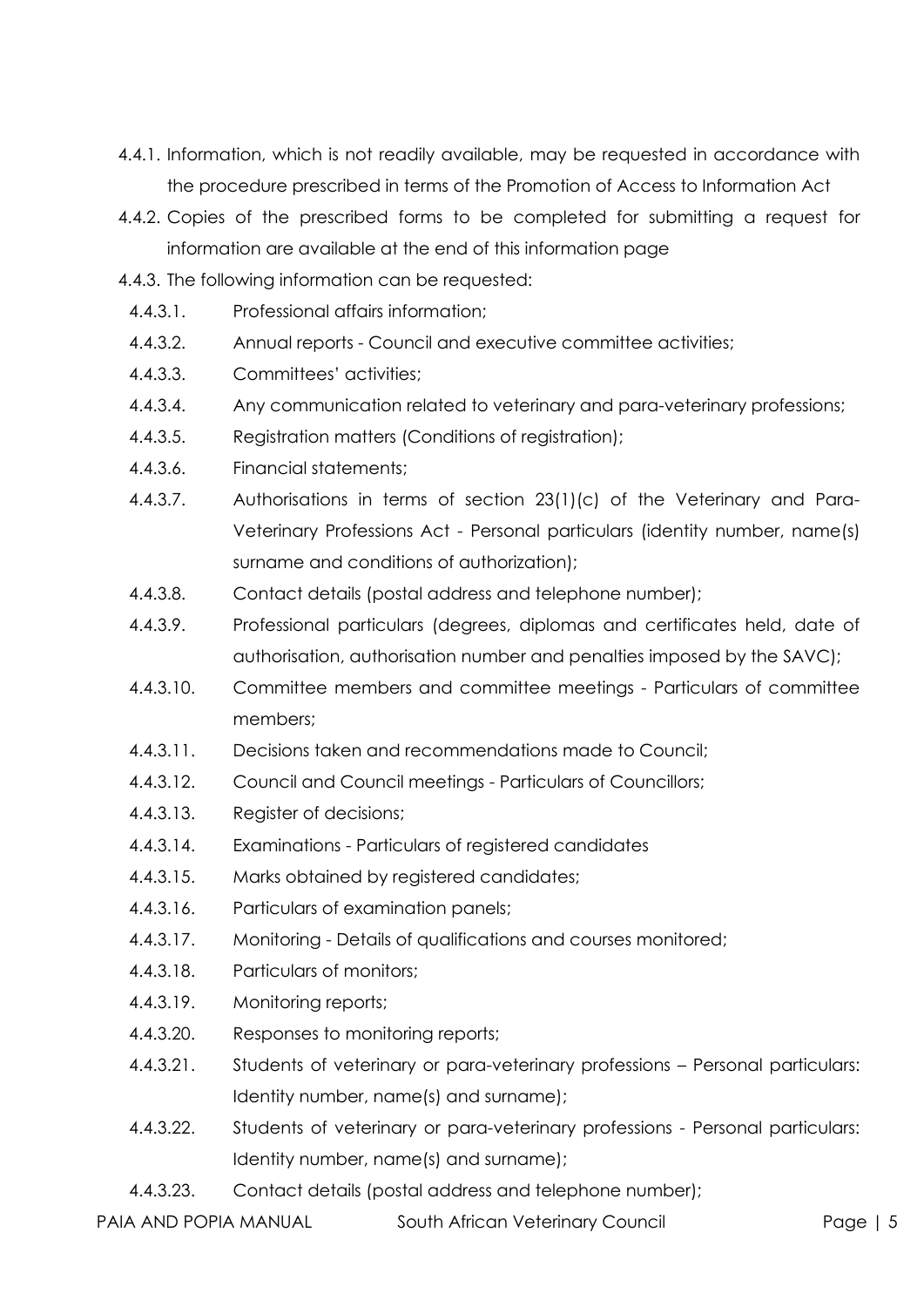- 4.4.3.24. Professional particulars (degree, diploma or certificate enrolled for, year of study and penalties imposed by the SAVC);
- 4.4.3.25. Principal/ Member of close corporation and/or directors of companies;
- 4.4.3.26. Professional particulars (date of registration, registration number, inspection reports);
- 4.4.3.27. Veterinary specialists, veterinarians, veterinary nurses, veterinary technologists, veterinary physiotherapists, animal health technicians and laboratory animal technologists - Personal particulars (identity number, names(s) and surname);
- 4.4.3.28. Complaints against registered members and authorised persons Personal information of complainant;
- 4.4.3.29. Affidavits by complainants/witnesses;
- 4.4.3.30. Registered member's / Authorised person's written response;
- 4.4.3.31. Records of proceedings of Inquiry Body;
- 4.4.3.32. Particulars of previous convictions;
- 4.4.3.33. Human resources procedures and employees Personal particulars of individual employees, salary structures and information, internal policies, employment contracts and personnel records;
- 4.4.3.34. SAVC Banking account particulars;
- 4.4.3.35. SAVC Investment particulars;
- 4.4.3.36. SAVC Insurance policies;
- 4.4.3.37. SAVC Agreements with suppliers.

# 4.5. **CATEGORIES OF RECORDS: VOLUNTARY AND AUTOMATIC DISCLOSURE IN TERMS OF SECTION 15 OF THE ACT: [Section 14(1)(b)(iii)]**

- 4.5.1. The following categories of information are automatically available from the SAVC without a person having to request access in terms of the Act:
- 4.5.1.1. Fees payable to Council;
- 4.5.1.2. Annual reports;
- 4.5.1.3. Lists of veterinary specialists, veterinarians, veterinary nurses, veterinary technologists, veterinary physiotherapists, animal health technicians and laboratory animal technologists;
- 4.5.1.4. List of veterinary consulting rooms, clinics and hospitals;

PAIA AND POPIA MANUAL South African Veterinary Council Page | 6 4.5.1.5. Veterinary consulting rooms, clinics and hospitals – Contact details (Physical and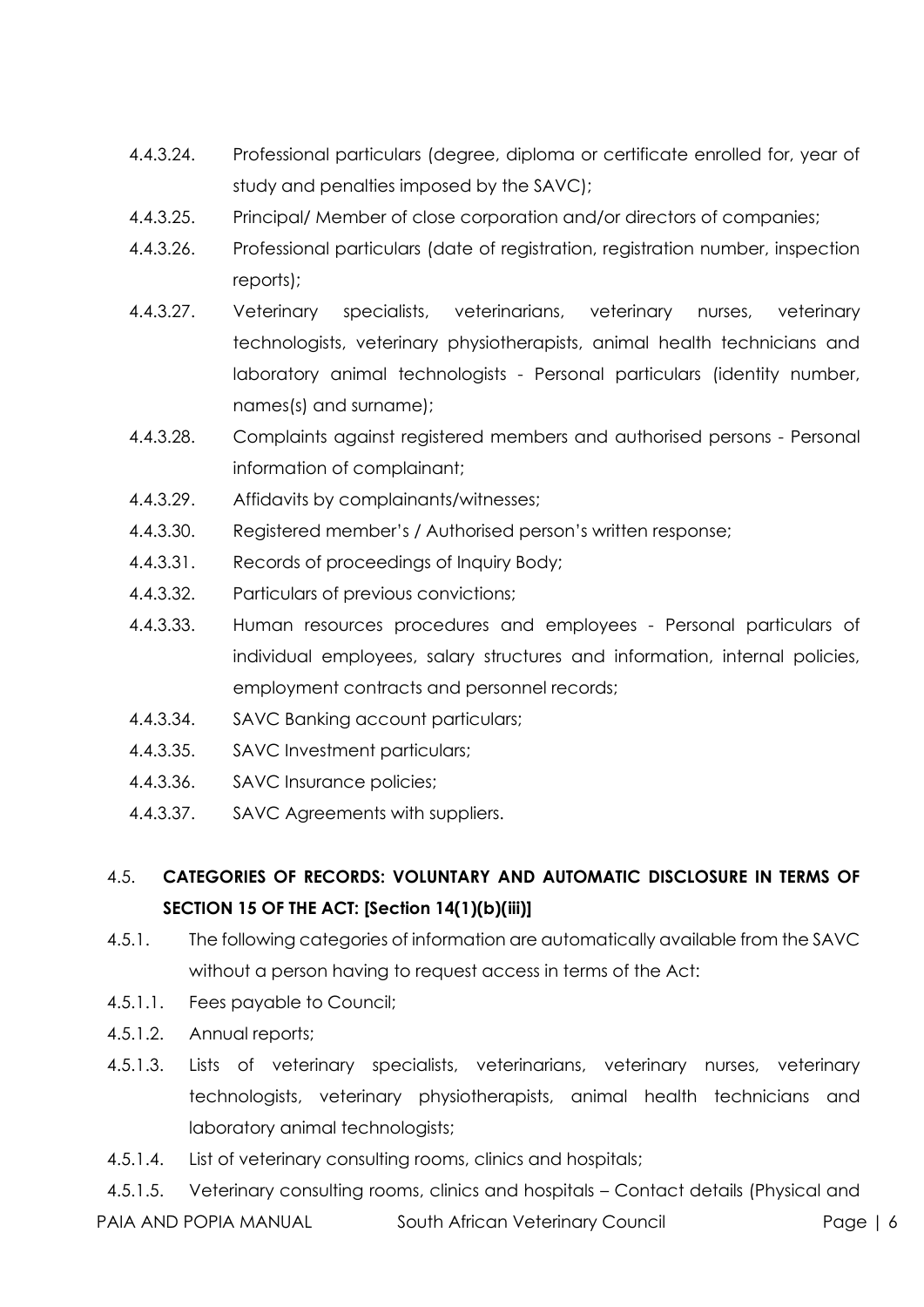postal address and telephone number);

- 4.5.1.6. Council guidelines;
- 4.5.1.7. Website Veterinary and para-veterinary professions Act, Act no 19 of 1982;
- 4.5.1.8. Regulation and rules;
- 4.5.1.9. Monitoring policy;
- 4.5.1.10. Registration forms;
- 4.5.1.11. Council member details;
- 4.5.1.12. Committee members and administration details;
- 4.5.1.13. SAVC newsletters;
- 4.5.1.14. Continuous professional development (CPD) accredited events list.

# 4.6. **DESCRIPTION OF SERVICES AVAILABLE TO MEMBERS OF THE PUBLIC AND HOW TO GAIN ACCESS THERETO: [Section 14(1)(b)(iv)]**

- 4.6.1. The following services are available to the public from the SAVC:
	- 4.6.1.1. Professional affairs relating to the veterinary and para-veterinary professions.
	- 4.6.1.2. Assistance to members of the public relating to enquiries of a general nature, with regard to the conduct of any registered member or authorised person, the Veterinary and Para-Veterinary Professions Act, Regulations and Rules in terms of the Act and Council policies.
	- 4.6.1.3. Enquiries relating to the veterinary and para-veterinary professions.
	- 4.6.1.4. Investigation and prosecution of complaints of alleged unprofessional, improper or disgraceful conduct by registered members or authorised persons.

#### 4.7. **PARTICIPATION TO FORMULATE POLICY/EXERCISE POWERS [Section 14(1)(b)(v)]**

4.7.1. The Council determines policy and exercises the powers afforded to it by the Veterinary and Para-Veterinary Professions Act, Act no 19 of 1982 and is assisted by various committees.

#### 4.8. **DESCRIPTION OF REMEDIES AVAILABLE IN RESPECT OF AN ACT OR FAILURE TO ACT BY**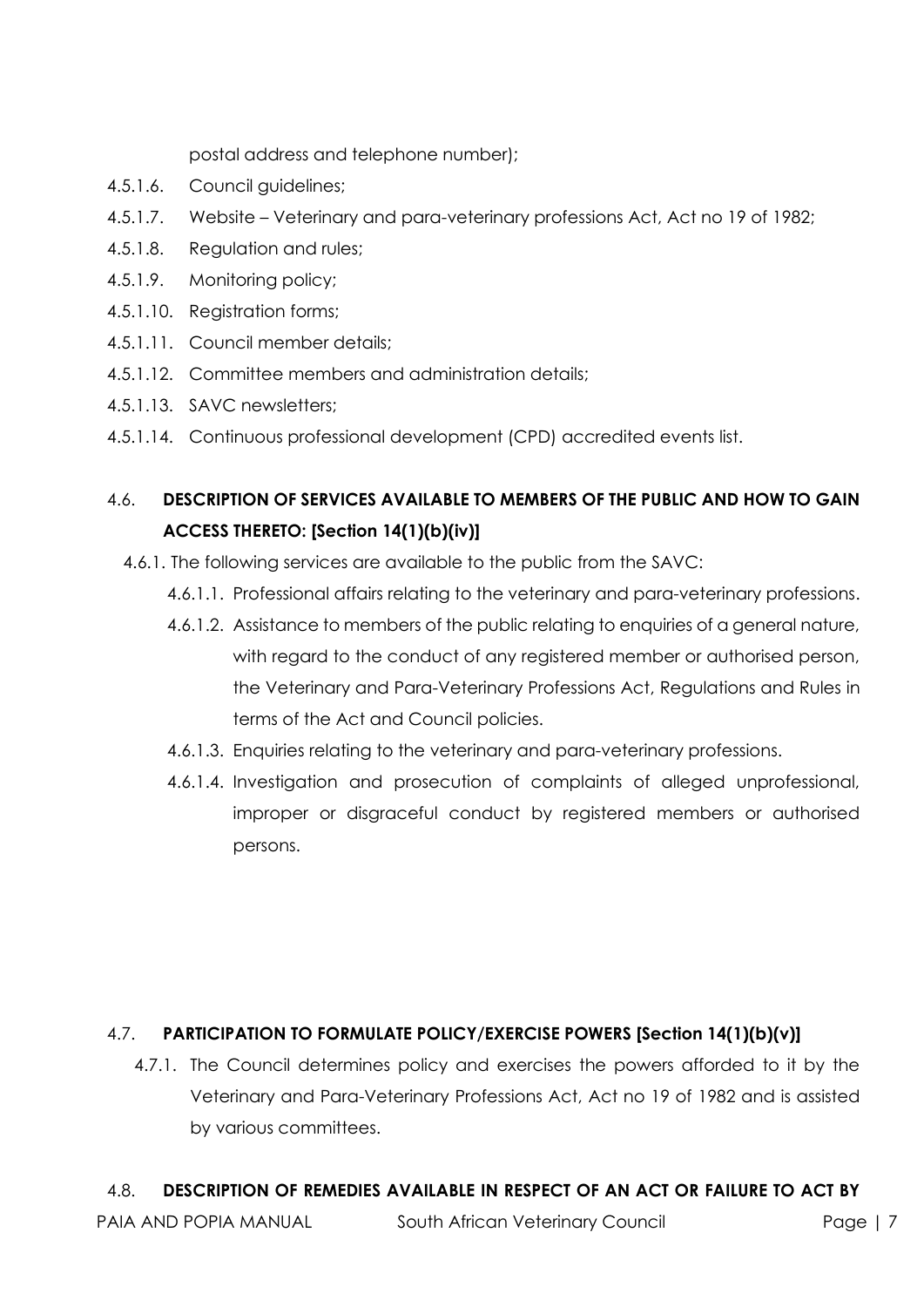### **THE SAVC [Section 14(1)(h)]**

- 4.8.1. If a request for information in terms of the Act has been refused by the SAVC, the requester may, within 60 day lodge an internal appeal against the decision of the information officer in accordance with the provisions of Section 75 of the Act.
- 4.8.2. If an internal appeal is lodged after expiry of the prescribed period, the SAVC, will on good cause shown, allow such late lodging.
- 4.8.3. If an internal appeal is lodged after expiry date of the prescribed period and no good cause is shown, the SAVC reserves the right to refuse such a request.

### 4.9. **PROTECTION OF PERSONAL INFORMATION ACT 4 OF 2013**

- 4.9.1. Description of category of data subjects (any individual person who can be identified, directly or indirectly, via an identifier such as a name, an ID number, location data, or via factors specific to the person's physical, physiological, genetic, mental, economic, cultural or social identity)
	- 4.9.1.1. Employees/ human resource management;
	- 4.9.1.2. Verification of applicant employees' information during recruitment process;
	- 4.9.1.3. General matters relating to employees;
	- 4.9.1.4. Pension fund information;
	- 4.9.1.5. Medical aid information;
	- 4.9.1.6. Payroll information;
	- 4.9.1.7. Disciplinary action information;
	- 4.9.1.8. Training relationship(s) information;
	- 4.9.1.9. Any other reasonably required purpose relating to the employment or possible employment;
	- 4.9.1.10. Clients / compliance with FICA;
	- 4.9.1.11. Contact details of all service providers to SAVC Administration and Council;
	- 4.9.1.12. Visitors, Security of office park and facilities;
	- 4.9.1.13. Suppliers, professional advisors and consultants.
- 4.9.2. Type of information to be requested:

4.9.2.1. Verifying and updating information;

4.9.2.2. Performing duties in terms of any agreement;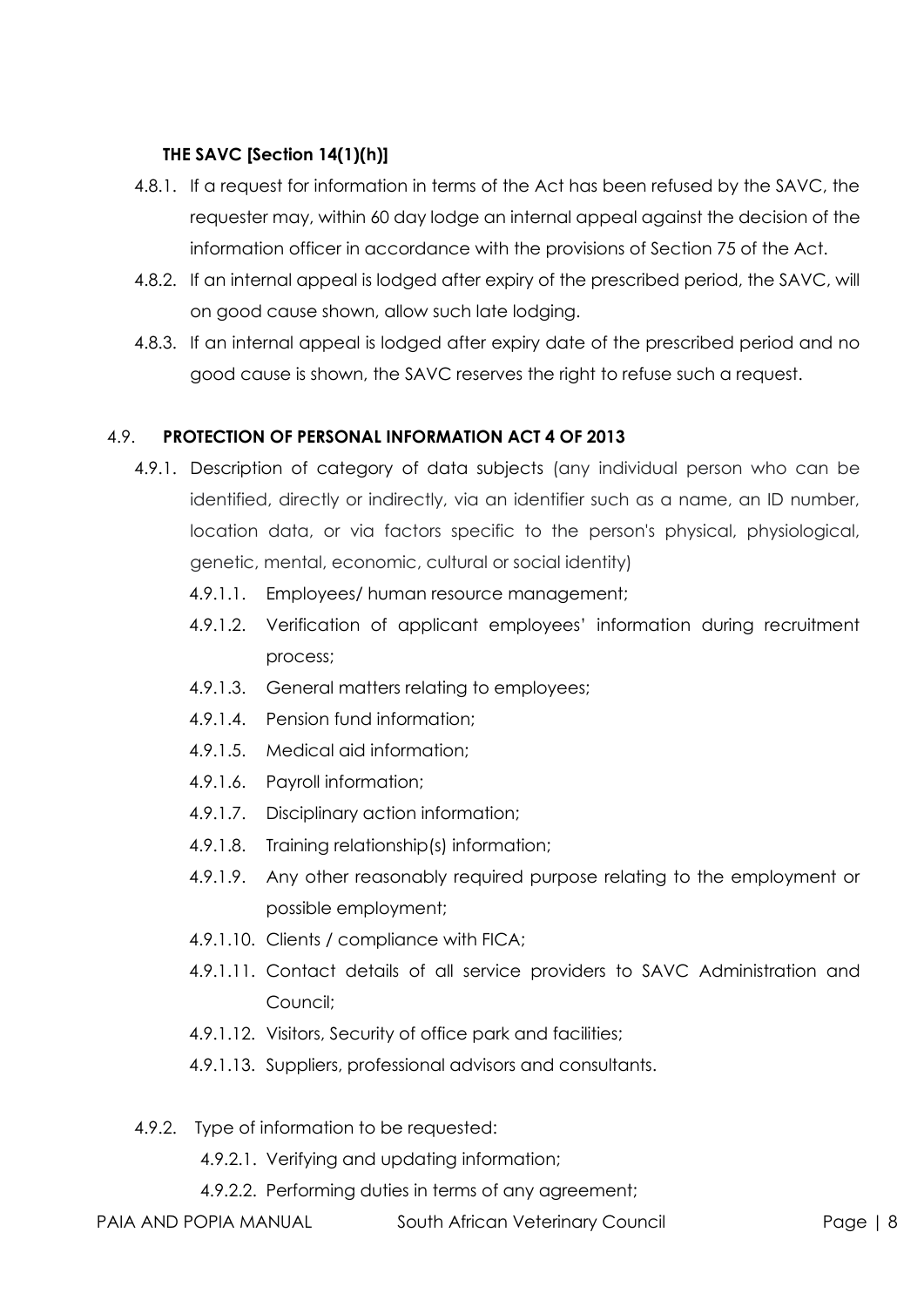- 4.9.2.3. Make, or assist in making, credit decisions;
- 4.9.2.4. Operate and manage accounts and manage any application, agreement or correspondence vendors may have with the organisation;
- 4.9.2.5. Communicating with vendors by email, SMS, letter, telephone or in any other way about the organisation's services;
- 4.9.2.6. Performing other administrative and operational purposes including the testing of systems;
- 4.9.2.7. Recovering of any debt vendors may be in arrears to the organisation;
- 4.9.2.8. Complying with the organisation's regulatory and other obligations;
- 4.9.2.9. Any other reasonably required purpose relating to the organisation business.

# 4.10. **THE RECIPIENTS OR CATEGORIES OF RECIPIENTS TO WHOM THE PERSONAL INFORMATION MAY BE SUPPLIED [Section 14(1)(c)(iii)]**

- 4.10.1. Personal information will be shared with other businesses, regulatory bodies and authorities.
- 4.10.2. When mandated by law to disclose personal information to third parties (such as Tax authorities).
- 4.10.3. Where we contract third parties to help us run our organisation, but always subject to appropriate contracts and safeguards.
- 4.10.4. Other categories of organisations are:
	- 4.10.4.1. Our service providers, agents and sub-contractors who administer or process information on our behalf (such as consultants, banks, payroll service provider);
	- 4.10.4.2. Professional advisors, such as attorneys, accountants; and/or anyone we transfer our rights and duties to – e.g. if we restructure our organisation.
	- 4.10.4.4. Government departments such as Department Agriculture, Land Reform and Rural Development (DALRRD), Department of Labour (DOL) and or the South African Qualifications Authority (SAQA) for regulatory purposes, keeping good governance and to remain an accredited educational institution.

#### 4.11. **PLANNED TRANSBORDER FLOWS OF PERSONAL INFORMATION [Section 14(1(c)(iv)];**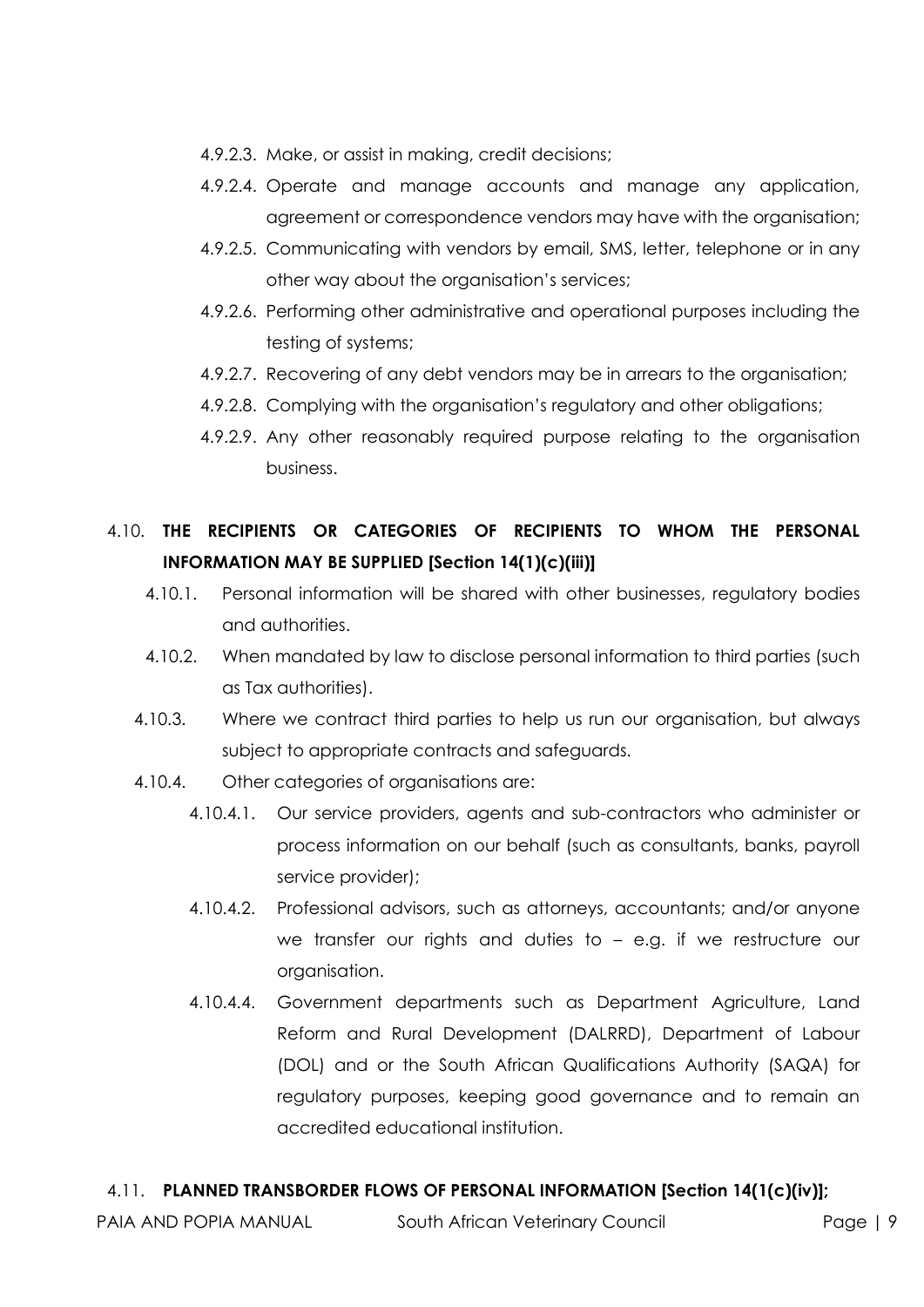- 4.11.1. Section 72 of POPI provides that personal information may only be transferred out of the Republic of South Africa:
	- 4.11.1.1. If the recipient country can offer such data an "adequate level" of protection. This means that its data privacy laws must be substantially like the Conditions for Lawful Processing as contained in POPIA; or
	- 4.11.1.2. If the data subject consents to the transfer of their personal information;
	- 4.11.1.3. If the transfer is necessary for the performance of a contractual obligation between the data Subject and the responsible party; or
	- 4.11.1.4. If the transfer is necessary for the performance of a contractual obligation between the responsible party and a third party, in the interests of the data subject; or
	- 4.11.1.5. If the transfer is for the benefit of the data subject, and it is not reasonably practicable to obtain the consent of the data subject, and if it were, the data subject, would likely provide such consent.

# 4.12. **A GENERAL DESCRIPTION ALLOWING A PRELIMINARY ASSESSMENT OF THE SUITABILITY OF THE INFORMATION SECURITY MEASURES TO BE IMPLEMENTED BY THE RESPONSIBLE PARTY TO ENSURE THE CONFIDENTIALITY, INTEGRITY AND AVAILABILITY OF THE INFORMATION WHICH IS TO BE PROCESSED [Section 14(1)(c)(v)]**

- 4.12.1. The SAVC undertakes to institute and maintain the data protection measures to accomplish the following objectives outlined below. The details given are to be interpreted as examples of how to achieve an adequate data protection level for each objective.
- 4.12.2. The SAVC may use alternative measures and adapt to technological security development, as needed, provided that the objectives are achieved.
	- 4.12.2.1. The SAVC shall implement suitable measures in order to prevent unathorised persons from gaining access to the data processing equipment where the data is processed.
	- 4.12.2.2. The SAVC undertakes to implement suitable measures to prevent the unathorised manipulation of media, including reading, copying, alteration or removal of the data media used by SAVC and containing personal information of customers.
	- 4.12.2.3. The SAVC undertakes to implement suitable measures to prevent unauthorised input into data memory and the unauthorised reading,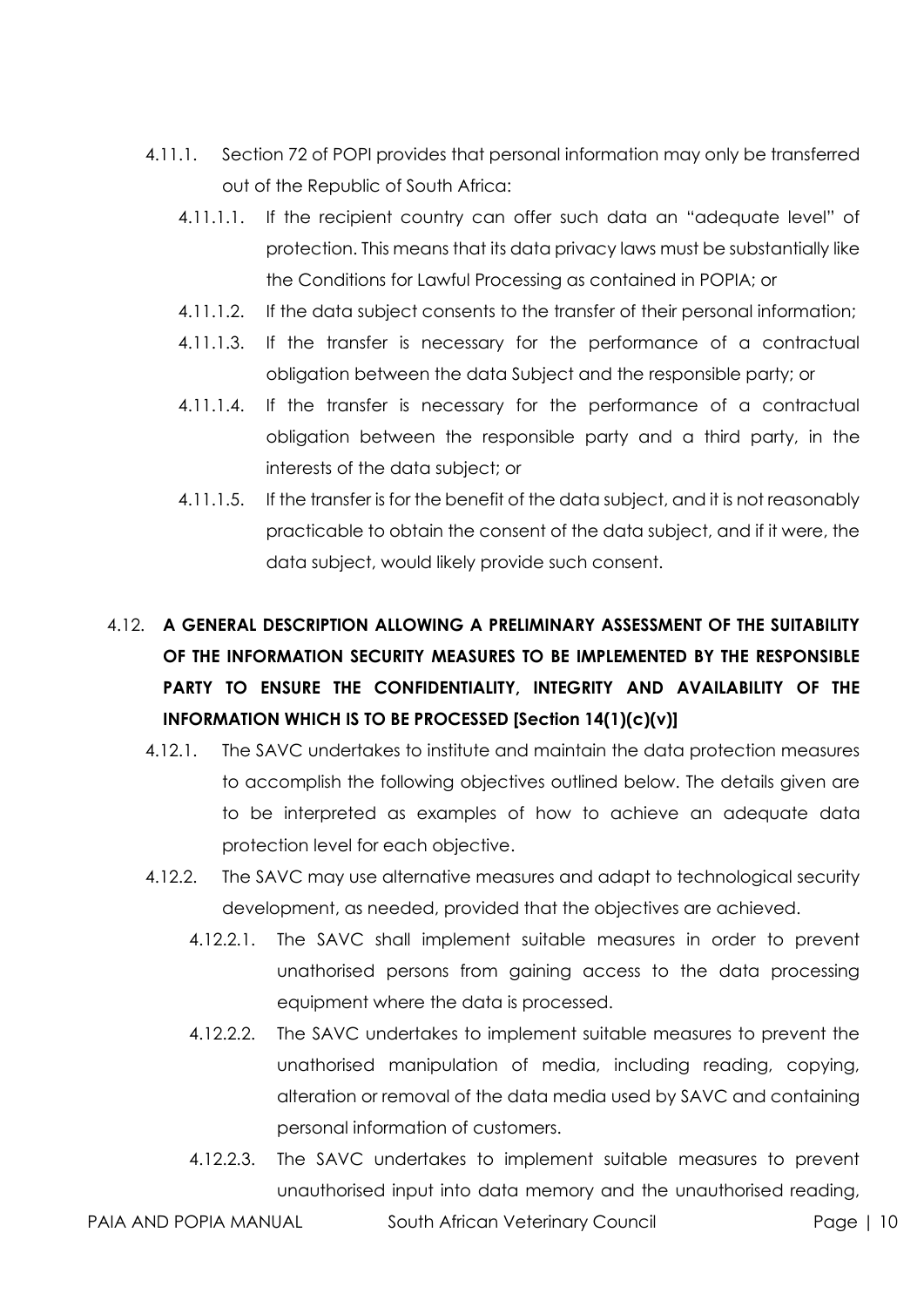alteration or deletion of stored data.

- 4.12.2.4. The SAVC shall implement suitable measures to prevent its data processing systems from being used by unauthorised persons by means of data transmission equipment.
- 4.12.2.5. The SAVC represents that the persons entitled to use the SAVC's data processing system are only able to access the data within the scope and to the extent covered by their respective access permissions (authorisation).
- 4.12.2.6. The SAVC shall be obliged to enable the verification and tracing of the locations / destinations to which the personal information is transferred by utilisation of the SAVC's data communication equipment / devices.
- 4.12.2.7. The SAVC shall implement suitable measures to prevent personal information from being read, copied, altered or deleted by unauthorised persons during the transmission thereof or during the transport of the data media.
- 4.12.2.8. The SAVC shall maintain its internal organisation in a manner that meets the requirements of this manual.
- 4.12.3. In doing the above mentioned, the SAVC will implement the following security measures:
	- 4.12.3.1. Provide employee awareness programs;
	- 4.12.3.2. Develop and maintain new and current policies;
	- 4.12.3.3. Implement procedure guidelines;
	- 4.12.3.4. Implement technical security measures;
	- 4.12.3.5. Implement organisational security measures;
	- 4.12.3.6. Assist members of the public relating to enquiries of a general nature, with regard to the conduct of any registered member or authorised person, the Veterinary and Para-Veterinary Professions Act, regulations and rules in terms of the Act and Council policies.
- 4.12.4. All enquiries need to be addressed in writing or telephonically or by way of appointment. This includes, investigation(s) and prosecution(s) of complaints of alleged unprofessional, improper or disgraceful conduct by registered members or authorised persons.
- 4.12.5. All complaints are to be submitted to the SAVC in writing and by affidavit and accompanied by the relevant documents, letters and receipts.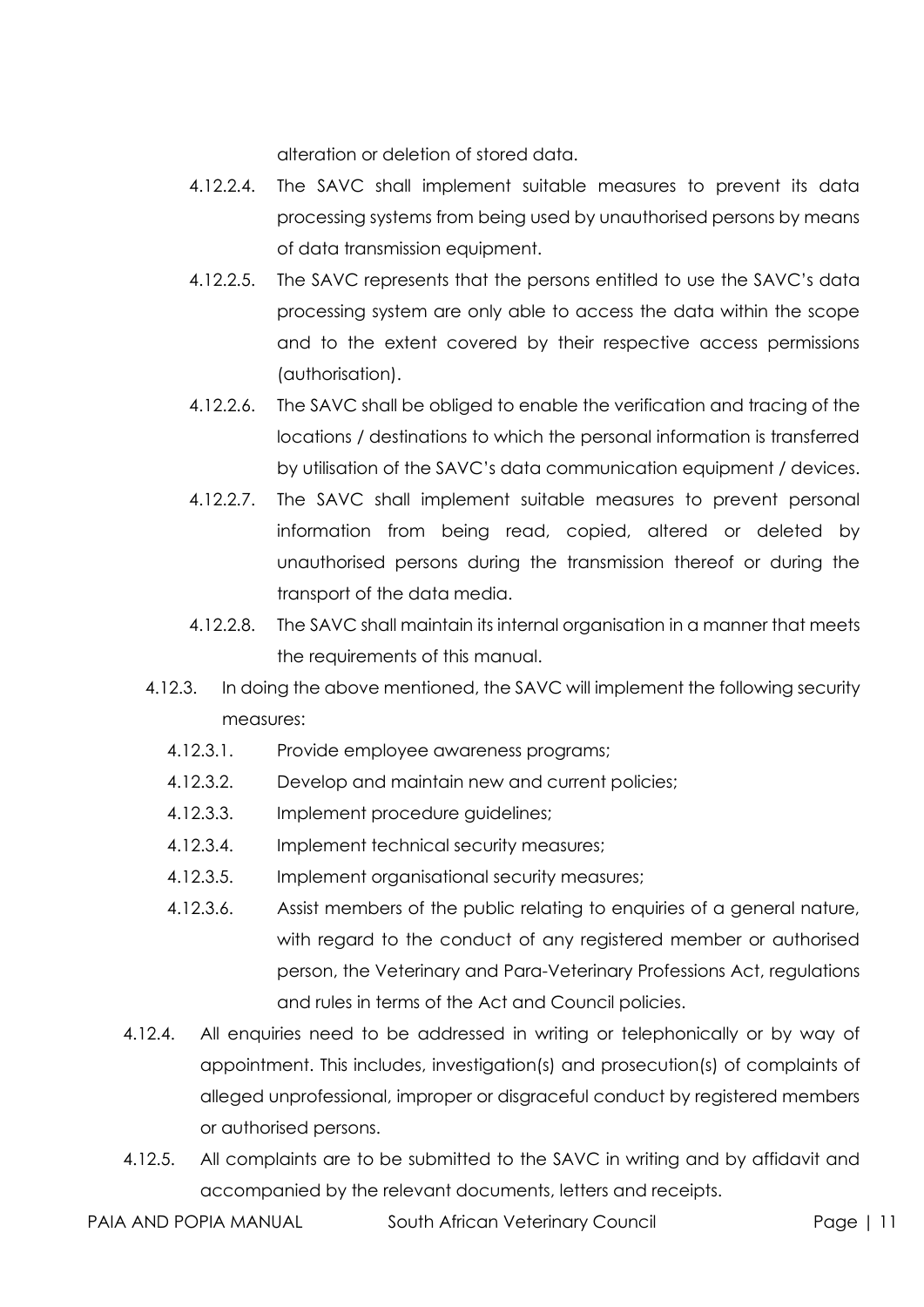#### **5. AVAILABILITY AND UPDATING OF THE MANUAL**

- 5.1. The SAVC POPIA and PAIA manual is available for inspection on the SAVC website, free of charge and at the registered premises stated in the manual. Further copies are also readily available from the South African Human Rights Commission as provided for by the act.
- 5.2. The SAVC will update the manual at specific intervals where deemed necessary to ensure it meets the requirements of section 51 of the PAIA Act, Act 2 of 2000. And the Protection of Personal Information Act, Act 4 of 2013.

#### **MANUAL APPROVAL:**

#### **Approved by Council on this (Day) 24 of (Month) November 2021.**

**\_\_\_\_\_\_\_\_\_\_\_\_\_\_\_\_\_\_\_\_\_\_\_\_\_\_\_\_\_\_\_\_ \_\_\_\_\_\_\_\_\_\_\_\_**

Mig. Ne

**24 November 2021**

**Registrar/Chief Executive Officer Date**

#### **6. ANNEXURES**

Screenshots of POPI/PAIA forms on page 12-13:

| <b>Howe</b> | Todals.        |                   |            | Abrobat Document 14 |   |                                                                                                       |           |                                                                                        |                                   |                                                            |                                                                                           |                           |    |      |  |                                                                                                                                                                                                                                                                                                                                                                                                                                                                                 | $^{\circ}$                                                          | Silan In |
|-------------|----------------|-------------------|------------|---------------------|---|-------------------------------------------------------------------------------------------------------|-----------|----------------------------------------------------------------------------------------|-----------------------------------|------------------------------------------------------------|-------------------------------------------------------------------------------------------|---------------------------|----|------|--|---------------------------------------------------------------------------------------------------------------------------------------------------------------------------------------------------------------------------------------------------------------------------------------------------------------------------------------------------------------------------------------------------------------------------------------------------------------------------------|---------------------------------------------------------------------|----------|
| ŵ           | C <sub>R</sub> | $\leftrightarrow$ | $^{\circ}$ | æ                   | ⊕ |                                                                                                       | $1 - 2.8$ | ħ.                                                                                     | Θ                                 | $\oplus$                                                   |                                                                                           | Ħ.                        | 쨧. | 甲ノ立ち |  |                                                                                                                                                                                                                                                                                                                                                                                                                                                                                 | $\mathcal{O}_{\mathbf{m}}$<br><b>D-C</b>                            | A.       |
| 慢           |                |                   |            |                     |   |                                                                                                       |           |                                                                                        |                                   |                                                            |                                                                                           |                           |    |      |  | $\frac{1}{2} \left( \frac{1}{2} \right) \left( \frac{1}{2} \right) \left( \frac{1}{2} \right) \left( \frac{1}{2} \right) \left( \frac{1}{2} \right) \left( \frac{1}{2} \right) \left( \frac{1}{2} \right) \left( \frac{1}{2} \right) \left( \frac{1}{2} \right) \left( \frac{1}{2} \right) \left( \frac{1}{2} \right) \left( \frac{1}{2} \right) \left( \frac{1}{2} \right) \left( \frac{1}{2} \right) \left( \frac{1}{2} \right) \left( \frac{1}{2} \right) \left( \frac$<br>÷ | Swareh Sant                                                         |          |
| tO          |                |                   |            |                     |   |                                                                                                       |           |                                                                                        | <b>Remediate of small brandom</b> | <b>NEWSLET FOR ACCURACTO RESIDENCE PUBLIC BOARD</b>        |                                                                                           |                           |    |      |  |                                                                                                                                                                                                                                                                                                                                                                                                                                                                                 | <b>B</b> Export PDF                                                 | œ<br>A   |
| ó           |                |                   |            |                     |   | TOO SEPUTENTAL LEE                                                                                    |           |                                                                                        | Paguidita V.                      |                                                            | (Swifter: Hit I) of the Primariboo of Acuses in Attornation and, 3024 2410 bo. 2-10 30006 |                           |    |      |  |                                                                                                                                                                                                                                                                                                                                                                                                                                                                                 | Adobe Export POF                                                    | dir.     |
| 奁           |                |                   |            |                     |   | <b>ROSAN Totalschip</b>                                                                               |           | forte individuals in manager after tap to immated about an                             |                                   |                                                            | <b><i>MARKED COTTAL</i></b>                                                               | 4949-1046<br><b>ABMIE</b> |    |      |  |                                                                                                                                                                                                                                                                                                                                                                                                                                                                                 | Craneart POP Pilais to World.<br>or Seal Orders                     |          |
|             |                |                   |            |                     |   | <b>Witness</b><br>Respond for it drips in                                                             |           |                                                                                        |                                   |                                                            |                                                                                           | man:                      |    |      |  |                                                                                                                                                                                                                                                                                                                                                                                                                                                                                 | Select POR File                                                     |          |
|             |                |                   |            |                     |   | <b>Assessment Committee</b>                                                                           |           |                                                                                        |                                   |                                                            |                                                                                           |                           |    |      |  |                                                                                                                                                                                                                                                                                                                                                                                                                                                                                 | Acidial Desument                                                    | $\infty$ |
|             |                |                   |            |                     |   |                                                                                                       |           |                                                                                        |                                   | ESSATURE OF INFORMATION INVESTIGATION OF DIRECTOR OFFICER. |                                                                                           |                           |    |      |  |                                                                                                                                                                                                                                                                                                                                                                                                                                                                                 | Consent to:                                                         |          |
|             |                |                   |            |                     |   | A Parficulars of popies kinds                                                                         |           | The chartages (Wrap Gasta) (shortakter (Wrap-                                          |                                   |                                                            |                                                                                           |                           |    |      |  |                                                                                                                                                                                                                                                                                                                                                                                                                                                                                 | Warrauft Word (".docn)<br><b>THE REPORT OF A PROPERTY OF A REAL</b> |          |
|             |                |                   |            |                     |   | Deputy Informative Diffuse<br>APROVISION                                                              |           | Forest Control Minimize Science of Lance<br>Department of copitation of Constitutional |                                   |                                                            |                                                                                           |                           |    |      |  |                                                                                                                                                                                                                                                                                                                                                                                                                                                                                 | Document Language:<br>Immini (U.S.) Change                          |          |
|             |                |                   |            |                     |   | Tel. no: 013 307 4400 or 314 1700<br>Painter did you want in the term.<br><b>BYAK SWAGOARN GIV OF</b> |           |                                                                                        |                                   |                                                            |                                                                                           |                           |    |      |  |                                                                                                                                                                                                                                                                                                                                                                                                                                                                                 | Convert, edit and e-sign PDF<br>history. B: egreements              |          |
|             |                |                   |            |                     |   |                                                                                                       | nno       |                                                                                        |                                   |                                                            |                                                                                           |                           |    |      |  |                                                                                                                                                                                                                                                                                                                                                                                                                                                                                 | From 2-Day 2010                                                     |          |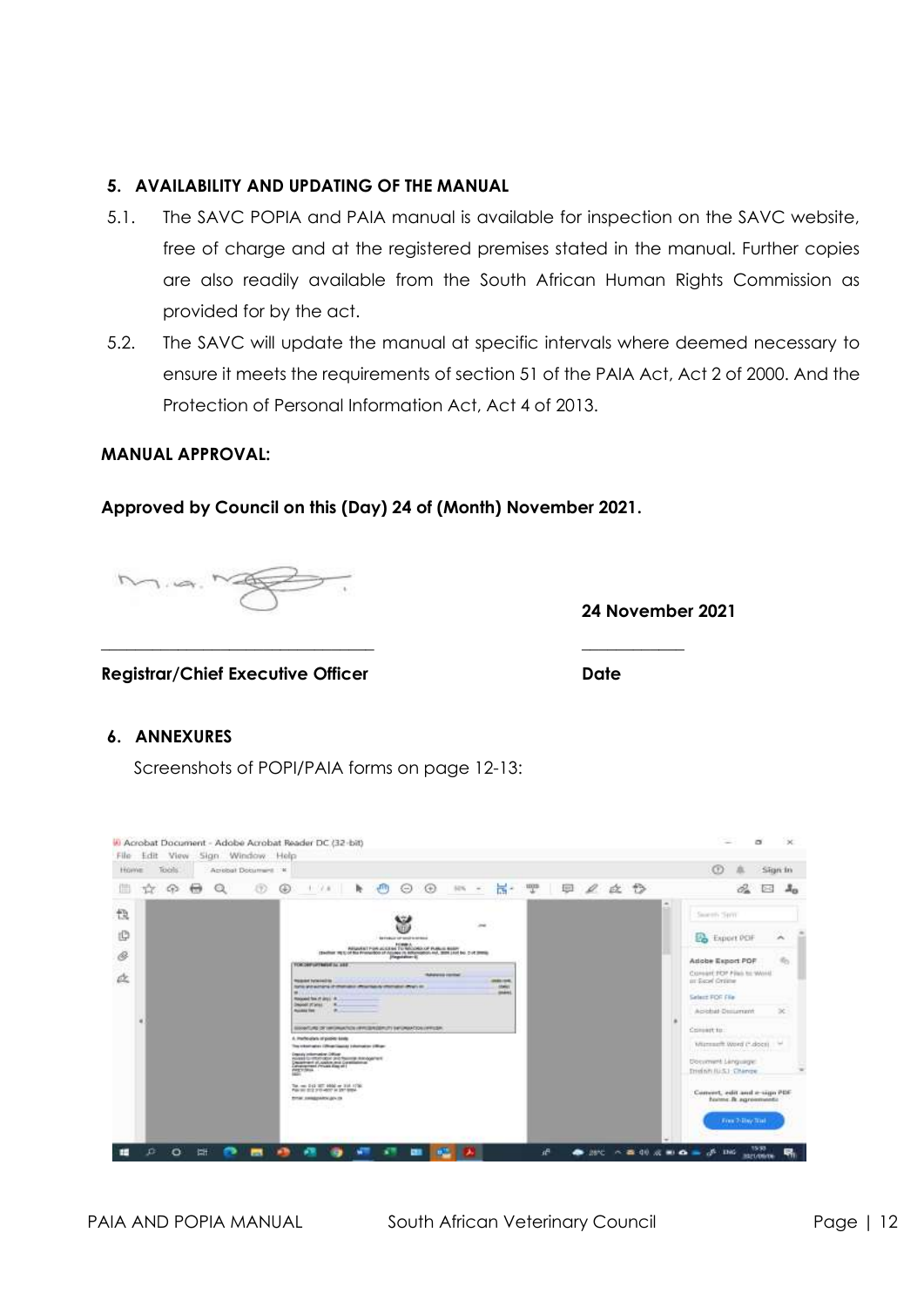|                                                                                                                                                         | AutoSave (COff) |        | ₩      |                         | 03.7_Request Correction Deletion Persona                                                                                                                                                                                      |                                                                                                                                                                                                                                                                                                                                                                                         |                                          | م       | Chester Magardie | <b>CM</b> | 団                |                | ο                   | x   |
|---------------------------------------------------------------------------------------------------------------------------------------------------------|-----------------|--------|--------|-------------------------|-------------------------------------------------------------------------------------------------------------------------------------------------------------------------------------------------------------------------------|-----------------------------------------------------------------------------------------------------------------------------------------------------------------------------------------------------------------------------------------------------------------------------------------------------------------------------------------------------------------------------------------|------------------------------------------|---------|------------------|-----------|------------------|----------------|---------------------|-----|
| File                                                                                                                                                    | Home            | Insert | Design | Layout                  | <b>References</b>                                                                                                                                                                                                             | Mailings                                                                                                                                                                                                                                                                                                                                                                                | Review                                   | View    | Help             |           |                  | Share Comments |                     |     |
| Ł.                                                                                                                                                      |                 |        |        |                         | ARRIVED TO A CHARGE A CHARGE OF CHAIR CHAIRS AND ARRESTS ON A CHAIR AND                                                                                                                                                       |                                                                                                                                                                                                                                                                                                                                                                                         |                                          |         |                  |           |                  |                |                     |     |
| Î                                                                                                                                                       |                 |        |        |                         |                                                                                                                                                                                                                               | FORM 2                                                                                                                                                                                                                                                                                                                                                                                  |                                          |         |                  |           |                  |                |                     | F   |
| Ξ<br>m                                                                                                                                                  |                 |        |        |                         | Request for Correction or Deletion of Personal Information or Deatoning or Deletion<br>of Record of Personal Information in Terms of Section 24(1) of the Protection of Personal<br>infarmation Act, 2013 (ActNo. 4 of 2013). |                                                                                                                                                                                                                                                                                                                                                                                         |                                          |         |                  |           |                  |                |                     |     |
| ÷<br>$\frac{1}{2}$<br>$\begin{array}{c} \begin{array}{c} \begin{array}{c} \begin{array}{c} \end{array} \end{array} \end{array} \end{array} \end{array}$ |                 |        |        |                         | REGULATIONS RELATING TO THE PROTECTION OF PERSONAL INFORMATION, 2018                                                                                                                                                          | [Regulation 3]                                                                                                                                                                                                                                                                                                                                                                          |                                          |         |                  |           |                  |                |                     |     |
| (m)<br>$\sim$<br>$\frac{1}{2}$<br>B<br>im.                                                                                                              |                 |        |        | $\mathbb{I}$            | Form and sign each page.<br>Complete as it applicable.                                                                                                                                                                        | Affictivity or other sociatements y evidence an applicable in support of the request may be artistined.<br>If the spain process that in this Form is insclusively, submit information as an Annexure to this                                                                                                                                                                            |                                          |         |                  |           |                  |                |                     |     |
| <b>CONTRACT</b><br>п<br>$\sim$<br>$\blacksquare$<br>Ŕ<br>-<br>ś                                                                                         |                 |        |        |                         | Mark the appropriative box with an "x"<br>Request for:                                                                                                                                                                        | Correction or deletion of the personal information about the data subject which is in<br>possession or under the control of the responsible party.<br>Deathsying or deletion of a record of personal information about the date subject which is<br>in possession or under the control of the responsible party and who is no longer<br>aufaccised to retain the record of information. |                                          |         |                  |           |                  |                |                     |     |
| $\sim$<br>U.<br>۰<br>ä                                                                                                                                  |                 |        |        | <b>BASE</b>             | <b>Renatzientschene</b><br>registereit meteoritäta                                                                                                                                                                            |                                                                                                                                                                                                                                                                                                                                                                                         | <b><i>BETAK COF THE ONTH SHERIFT</i></b> |         |                  |           |                  |                |                     |     |
| ŧ<br>$\sim$                                                                                                                                             |                 |        |        |                         | <b><i><u>GRAND HAIRFAILT</u></i></b><br><b>Hantily Nichthan</b>                                                                                                                                                               |                                                                                                                                                                                                                                                                                                                                                                                         |                                          |         |                  |           |                  |                |                     |     |
| ŧ<br>ž                                                                                                                                                  |                 |        |        |                         | Анафейты зрушети<br><b>Naimes address:</b>                                                                                                                                                                                    |                                                                                                                                                                                                                                                                                                                                                                                         |                                          |         | Code (           |           |                  |                |                     |     |
| š                                                                                                                                                       |                 |        |        |                         | Contact market on<br><b>Contractor of Arts</b>                                                                                                                                                                                |                                                                                                                                                                                                                                                                                                                                                                                         |                                          |         |                  |           |                  |                |                     | F   |
| Page 1 of 2                                                                                                                                             | 315 words       | ĽX     |        | English (United States) |                                                                                                                                                                                                                               |                                                                                                                                                                                                                                                                                                                                                                                         |                                          | D Focus |                  |           |                  |                | $+$                 | 75% |
| ₩                                                                                                                                                       | 빠<br>О          |        |        |                         |                                                                                                                                                                                                                               |                                                                                                                                                                                                                                                                                                                                                                                         |                                          | 烬       | 46<br>۰          |           | <b>后期自由通 BNS</b> |                | 15:31<br>2021/09/06 | 큷   |

|                                           |             | AutoSave (O oir) |        | ₩      |                            | 03.6_Objection to the Processing of Perso                                                                                                                                                                                                                                                                                                                                                                                          |                                                                                                |                          | ρ         | Chester Magardie CM |                |           | 団       |     | O                   | x  |
|-------------------------------------------|-------------|------------------|--------|--------|----------------------------|------------------------------------------------------------------------------------------------------------------------------------------------------------------------------------------------------------------------------------------------------------------------------------------------------------------------------------------------------------------------------------------------------------------------------------|------------------------------------------------------------------------------------------------|--------------------------|-----------|---------------------|----------------|-----------|---------|-----|---------------------|----|
|                                           | File        | Home             | Insert | Design | Layout                     | References                                                                                                                                                                                                                                                                                                                                                                                                                         | Mailings                                                                                       | Review                   | View      | Help                |                |           | & Share |     | Comments            |    |
| $\frac{4}{16}$                            |             |                  |        |        |                            | ●自然の中に「トロート」を「トロプロトロート」中に中に発示用し続く基づ時した」→有限に                                                                                                                                                                                                                                                                                                                                                                                        |                                                                                                |                          |           |                     |                |           |         |     |                     |    |
| $\sigma_{\rm X}$<br>ŵ<br>u<br>Ī<br>٠<br>E |             |                  |        |        | Mote<br>$\mathbb{R}$<br>2. | Objection to the Processing of Personal Information in terms of Section 11(3) of the<br>REGULATIONS RELATING TO THE PROTECTION OF PERSONAL INFORMATION. 2018<br>Affidantis er other documentary avridence as applicable m support stilhe objection may be<br>stashed<br>If the space provided for in this Farm is maskguels, safered information as an Admission to this<br>Form and sign each page.<br>Complete as in applicable. | Form 1<br>Fretection of Fersonal Information Act, 2013 (ACT NO.<br>4.08.2013<br>(Regulation 2) |                          |           |                     |                |           |         |     |                     | Ŀ  |
|                                           |             |                  |        |        | 田                          | ٠                                                                                                                                                                                                                                                                                                                                                                                                                                  |                                                                                                | DETAIL1 OF GATA SOBJECT  |           |                     |                |           |         |     |                     |    |
| $1 - 1 - 1 - 1$<br>э                      |             |                  |        |        |                            | Harrist and<br>aunsele registered<br>racked date subject<br><b>Unique Identifier</b>                                                                                                                                                                                                                                                                                                                                               |                                                                                                |                          |           |                     |                |           |         |     |                     |    |
| h<br>э<br>à<br>$\mathbb{R}$               |             |                  |        |        |                            | <b>Vanto Number</b><br><b>Residental.</b> 02/26110<br>forement addition                                                                                                                                                                                                                                                                                                                                                            |                                                                                                |                          |           |                     |                |           |         |     |                     |    |
| $\frac{1}{2}$                             |             |                  |        |        |                            | Contact is miterial                                                                                                                                                                                                                                                                                                                                                                                                                |                                                                                                |                          |           | Code:               |                |           |         |     |                     |    |
| $\frac{1}{2}$                             |             |                  |        |        | address:                   | <b>Facturest E-mail</b>                                                                                                                                                                                                                                                                                                                                                                                                            |                                                                                                |                          |           |                     |                |           |         |     |                     |    |
| 58 1 18                                   |             |                  |        |        |                            | ٠                                                                                                                                                                                                                                                                                                                                                                                                                                  |                                                                                                | DETAILED FROM HELP MATTY |           |                     |                |           |         |     |                     |    |
| ž                                         |             |                  |        |        | party.                     | <b>Remain and</b><br>sussex Regissed<br>rank of responsible                                                                                                                                                                                                                                                                                                                                                                        |                                                                                                |                          |           |                     |                |           |         |     |                     |    |
| ă                                         |             |                  |        |        |                            | FASILISTIC, LOUIS -<br><b>SURFACE ACORDS</b>                                                                                                                                                                                                                                                                                                                                                                                       |                                                                                                |                          |           |                     |                |           |         |     |                     |    |
|                                           | Page 1 of 2 | 174 words        | m      |        | English (United States)    |                                                                                                                                                                                                                                                                                                                                                                                                                                    |                                                                                                |                          | $D$ Focus | 鰏                   | 圁<br><b>TA</b> |           |         |     | $+ 75%$             | H. |
|                                           |             | 빠                |        |        |                            |                                                                                                                                                                                                                                                                                                                                                                                                                                    |                                                                                                |                          | Å         |                     |                | $\bullet$ |         | ENG | 15:32<br>2021/09/06 |    |

**7. PAIA/POPI FORMS**